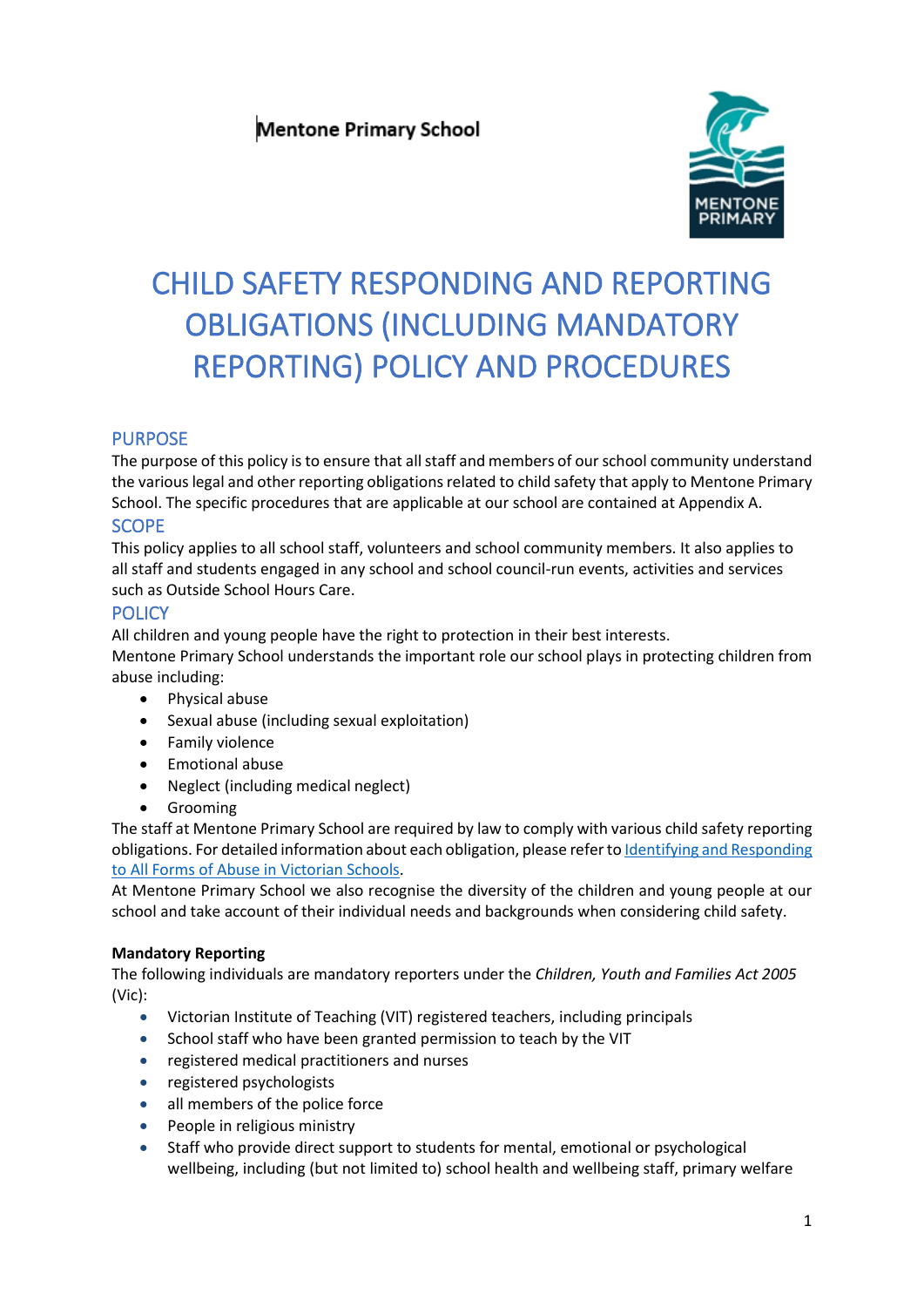coordinators, student wellbeing coordinators, mental health practitioners, chaplains, and Student Support Services staff

All mandatory reporters must make a report to the Department of Health and Human Services (DFFH) Child Protection as soon as practicable if, during the course of carrying out their professional roles and responsibilities, they form a belief on reasonable grounds that:

- a child has suffered, or is likely to suffer, significant harm as a result of physical abuse and/ or sexual abuse, and
- the child's parents have not protected, or are unlikely to protect, the child from harm of that type.

A mandatory reporter who fails to comply with this legal obligation may be committing a criminal offence. It is important for all staff at Mentone Primary School to be aware that they are legally obliged to make a mandatory report on each occasion that they form a reasonable belief that a child is in need of protection and they must make a mandatory report even if the principal does not share their belief that a report is necessary.

At our school, all mandated school staff must undertake the *Mandatory Reporting and Other Obligations eLearning Module* annually.

For more information about Mandatory Reporting see the Department's *Policy and Advisory Library*: Protecting Children — [Reporting and Other Legal Obligations.](https://www2.education.vic.gov.au/pal/protecting-children/policy)

#### Child in need of protection

Any person can make a report to DFFH Child Protection (131 278 – 24 hour service) if they believe on reasonable grounds that a child is in need of protection.

The policy of the Department of Education and Training (DET) requires **all staff** who form a reasonable belief that a child is in need of protection to report their concerns to DFFH or Victoria Police, and discuss their concerns with the school leadership team.

For more information about making a report to DFFH Child Protection, see the Department's *Policy and Advisory Library*: Protecting Children — [Reporting and Other Legal Obligations](https://www2.education.vic.gov.au/pal/protecting-children/policy) and [Four Critical](https://www.education.vic.gov.au/Documents/about/programs/health/protect/FourCriticalActions_ChildAbuse.pdf)  [Actions for Schools: Responding to Incidents, Disclosures and Suspicions of Child Abuse.](https://www.education.vic.gov.au/Documents/about/programs/health/protect/FourCriticalActions_ChildAbuse.pdf)

At Mentone Primary School we also encourage all staff to make a referral to Child FIRST when they have significant concern for a child's wellbeing. For more information about making a referral to Child FIRST see the *Policy and Advisory Library*: **Protecting Children** – [Reporting and Other Legal Obligations](https://www2.education.vic.gov.au/pal/protecting-children/policy)

### Reportable Conduct

Our school must notify the Department's Employee Conduct Branch (9637 2594) if we become aware of an allegation of 'reportable conduct'.

There is an allegation of reportable conduct where a person has formed a reasonable belief that there has been:

- a sexual offence (even prior to criminal proceedings commencing), sexual misconduct or physical violence committed against, with or in the presence of a child;
- behaviour causing significant emotional or physical harm to a child;
- significant neglect of a child; or
- misconduct involving any of the above.

The Department, through the Employee Conduct Branch, has a legal obligation to inform the Commission for Children and Young People when an allegation of reportable conduct is made.

Our principal must notify the Department's Employee Conduct Branch of any reportable conduct allegations involving current or former teachers, contractors, volunteers (including parents), allied health staff and school council employees.

If school staff become aware of reportable conduct by any person in the above positions, they should notify the school principal immediately. If the allegation relates to the principal, they should notify the Regional Director.

For more information about Reportable Conduct see the Department's *Policy and Advisory Library*: [Reportable Conduct.](https://www2.education.vic.gov.au/pal/reportable-conduct-scheme/policy)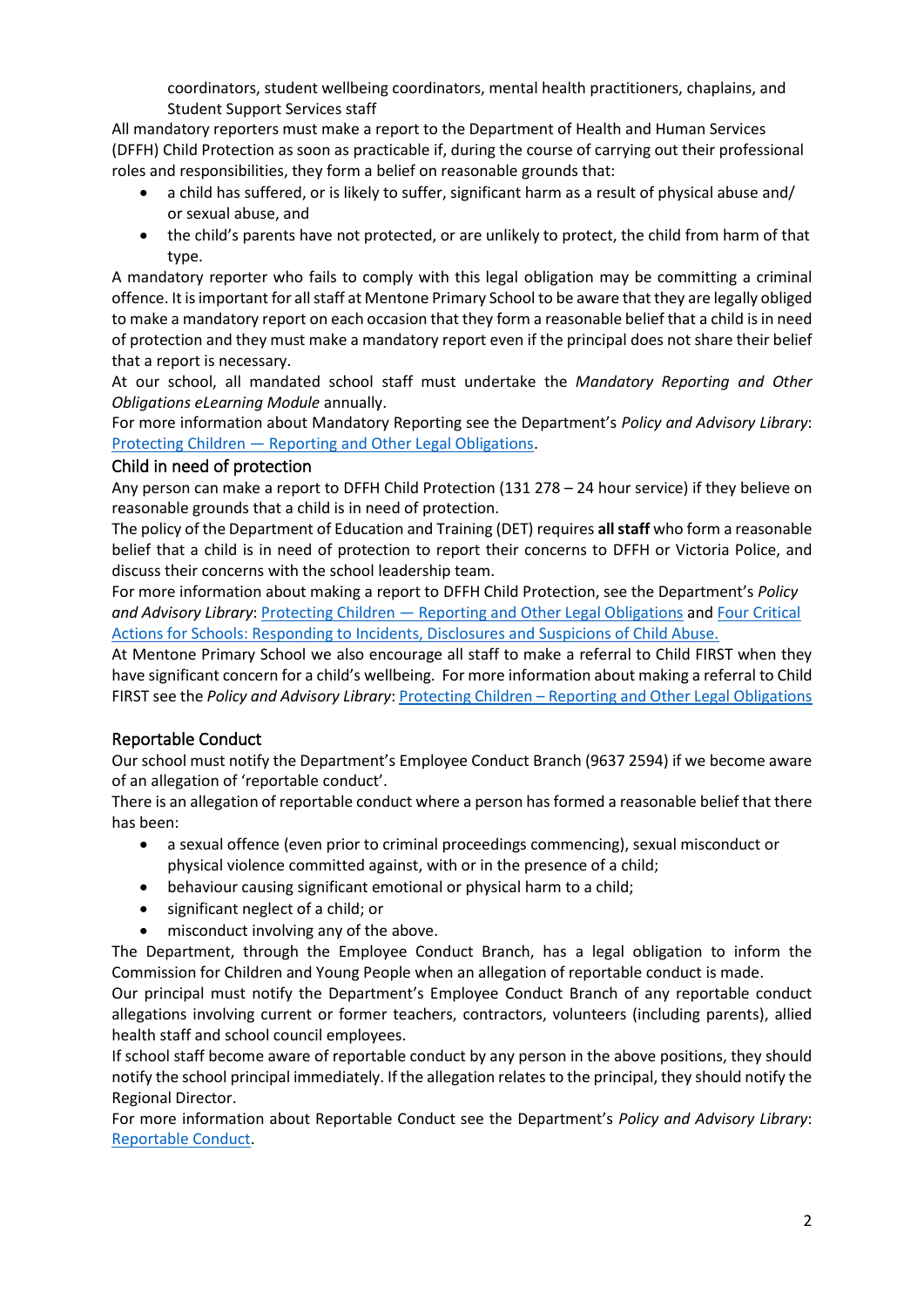# Failure to disclose offence

Reporting child sexual abuse is a community-wide responsibility. All adults (ie persons aged 18 years and over), not just professionals who work with children, have a legal obligation to report to Victoria Police, as soon as practicable, where they form a 'reasonable belief' that a sexual offence has been committed by an adult against a child under the age of 16 by another person aged 18 years or over.

Failure to disclose information to Victoria Police (by calling 000 or local police station) as soon as practicable may amount to a criminal offence unless a person has a 'reasonable excuse' or exemption from doing so.

"Reasonable belief" is not the same as having proof. A 'reasonable belief' is formed if a reasonable person in the same position would have formed the belief on the same grounds.

For example, a 'reasonable belief' might be formed when:

- a child states that they have been sexually abused
- a child states that they know someone who has been sexually abused (sometimes the child may be talking about themselves)
- someone who knows a child states that the child has been sexually abused
- professional observations of the child's behaviour or development leads a mandated professional to form a belief that the child has been sexually abused
- signs of sexual abuse leads to a belief that the child has been sexually abused.

"Reasonable excuse" is defined by law and includes:

- fear for the safety of any person including yourself or the potential victim (but not including the alleged perpetrator or an organisation)
- where the information has already been disclosed, for example, through a mandatory report to DFFH Child Protection.

#### **Failure to protect offence**

- This reporting obligation applies to school staff in a position of authority. This can include principals, assistant principals and campus principals. Any staff member in a position of authority who becomes aware that an adult associated with their school (such as an employee, contractor, volunteer or visitor) poses a risk of sexual abuse to a child under the age of 16 under their care, authority or supervision, must take all reasonable steps to remove or reduce that risk.
- This may include removing the adult (i.e., persons aged 18 years and over) from working with children pending an investigation and reporting your concerns to Victoria Police.
- If a school staff member in a position of authority fails to take reasonable steps in these circumstances, this may amount to a criminal offence.

#### **Grooming**

Grooming is a criminal offence under the *Crimes Act 1958* (Vic). This offence targets predatory conduct undertaken by an adult to prepare a child, under the age of 16, to engage in sexual activity at a later time. Grooming can include communicating and/or attempting to befriend or establish a relationship or other emotional connection with the child or their parent/carer.

#### **Further information**

For more information about these offences and reporting obligations see: [Protecting Children](https://www2.education.vic.gov.au/pal/protecting-children/policy) — [Reporting and Other Legal Obligations.](https://www2.education.vic.gov.au/pal/protecting-children/policy)

# RELATED POLICIES AND FURTHER INFORMATION

- Child Safety Policy
- Child Safety Code of Conduct
- Risk assessment register
- Four Critical Actions for Schools
- Four Critical Actions for Schools Responding to Student Sexual Offending

### REVIEW CYCLE

This policy was last updated on 9 September 2021 and is scheduled for review in September 2024.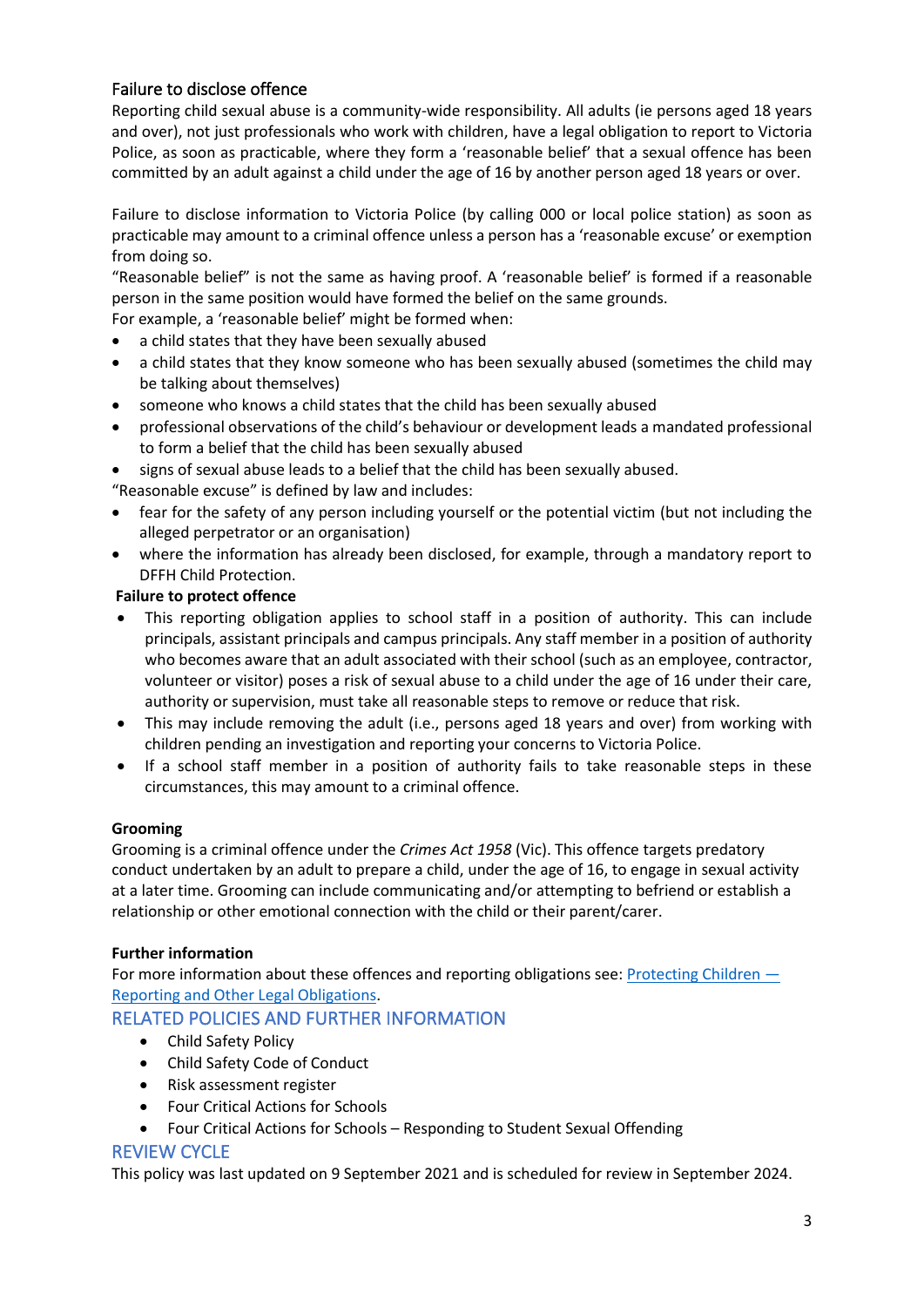# APPENDIX A

# CHILD SAFETY RESPONDING AND REPORTING PROCEDURES AT MENTONE PRIMARY **SCHOOL**

### **For students**

- All students should feel safe to speak to any staff member to raise any concerns about their safety or any other concerns that they have.
- If a student does not know who to approach at Mentone Primary School, they should start with their classroom teacher.
- Students can reference the Protect Child Safety Posters on display around the school to assist them in deciding how to raise concerns.

### **Managing disclosures made by students**

*When managing a disclosure you should:*

- listen to the student and allow them to speak
- stay calm and use a neutral tone with no urgency and where possible use the child's language and vocabulary (you do not want to frighten the child or interrupt the child)
- be gentle, patient and non-judgmental throughout
- highlight to the student it was important for them to tell you about what has happened
- assure them that they are not to blame for what has occurred
- do not ask leading questions, for example gently ask, "What happened next?" rather than "Why?"
- be patient and allow the child to talk at their own pace and in their own words
- do not pressure the child into telling you more than they want to, they will be asked a lot of questions by other professionals and it is important not to force them to retell what has occurred multiple times
- reassure the child that you believe them and that disclosing the matter was important for them to do
- use verbal facilitators such as, "I see", restate the child's previous statement, and use nonsuggestive words of encouragement, designed to keep the child talking in an open-ended way ("what happened next?")
- tell the child in age-appropriate language you are required to report to the relevant authority to help stop the abuse and explain the role of these authorities if appropriate (for a young child this may be as simple as saying "I will need to talk to people to work out what to do next to help you").

*When managing a disclosure you should AVOID:*

- displaying expressions of panic or shock
- asking questions that are investigative and potentially invasive (this may make the child feel uncomfortable and may cause the child to withdraw)
- going over the information repeatedly (you are only gathering information to help you form a belief on reasonable grounds that you need to make a report to the relevant authority)
- making any comments that would lead the student to believe that what has happened is their fault
- making promises to the child about what will occur next or that things will be different given the process can be unpredictable and different for each child depending on their circumstances (instead reassure them that you and others will do your best to help).

### **General procedures**

Our school will follow the *[Four Critical Actions for Schools: Responding to Incidents, Disclosures and](https://www.education.vic.gov.au/Documents/about/programs/health/protect/FourCriticalActions_ChildAbuse.pdf)  [Suspicions of Child Abuse](https://www.education.vic.gov.au/Documents/about/programs/health/protect/FourCriticalActions_ChildAbuse.pdf)* (Four Critical Actions) when responding to incidents, disclosures and suspicions of child abuse.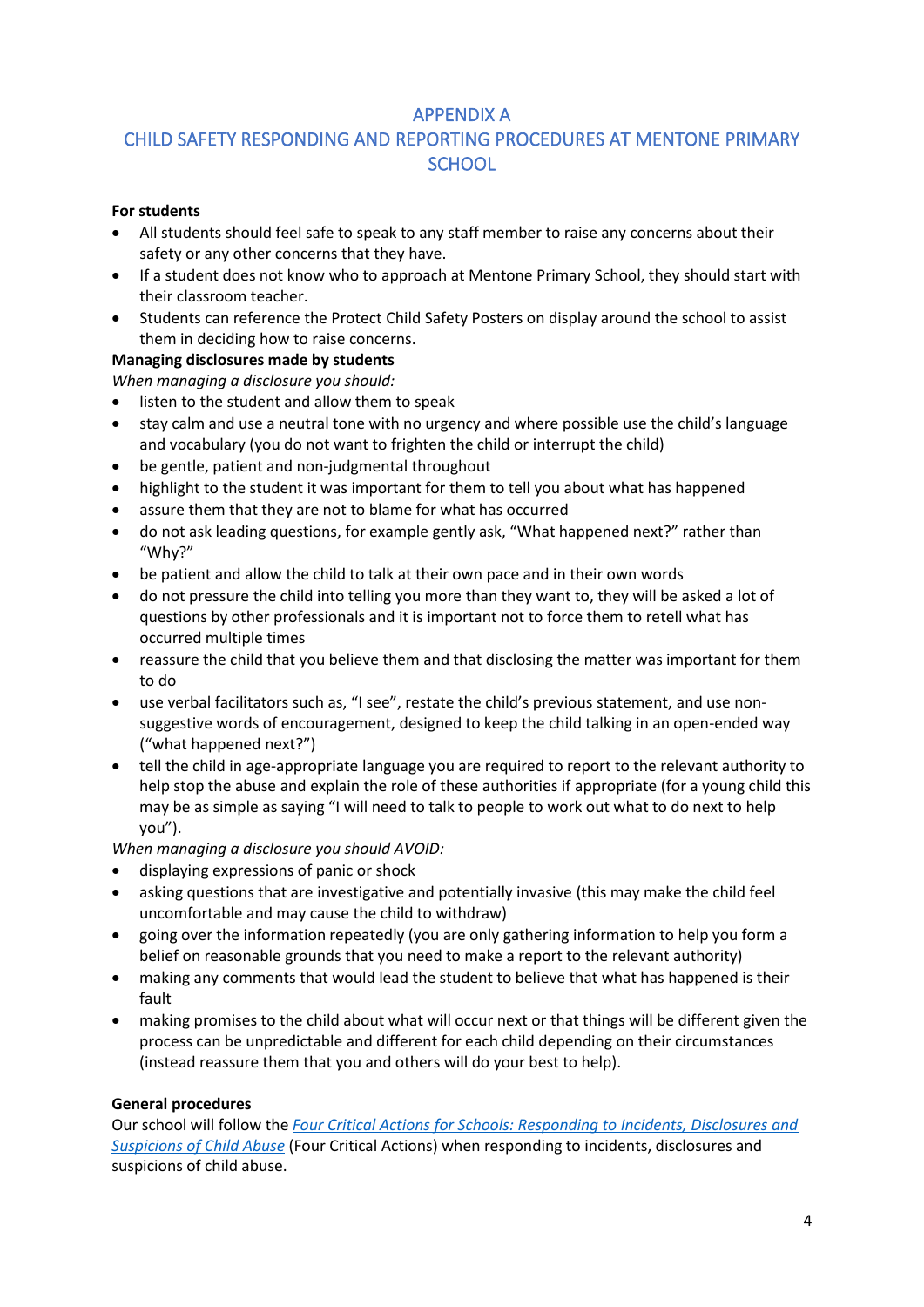All staff at our school who believe that a child is in need of protection, even if it doesn't meet the threshold required for mandatory reporting or the staff member is not a mandatory reporter, should in the first instance, speak to Principal Class or should make the required reports to DFFH Child Protection and/or Victoria Police as necessary.

At our school the Principal will be responsible for monitoring overall school compliance with this procedure.

Nothing in this procedure prevents a staff member or any other person from reporting to the relevant authorities if they form a reasonable belief that a child is at risk of abuse.

## **Reporting suspicions, disclosures or incidents of child abuse**

#### *Responsibilities of all school staff*

If a school staff member reasonably suspects or witnesses an incident of child abuse or receives a disclosure of child abuse, they must:

- If a child is at immediate risk of harm, separate alleged victims and others involved, administer first aid and call 000.
- Speak to Principal Class as soon as possible, who will follow th[e Four Critical Actions.](https://www.education.vic.gov.au/Documents/about/programs/health/protect/FourCriticalActions_ChildAbuse.pdf)
- Make detailed notes of the incident or disclosure using the Responding to Suspected Child [Abuse: Template](https://www.education.vic.gov.au/Documents/about/programs/health/protect/PROTECT_Schoolstemplate.pdf) and ensure that those notes are kept and stored securely in the locked filing cabinet in the Wellbeing Coordinators office.
- If the staff member is a mandatory reporter and reasonably believes that a student has suffered physical and/or sexual abuse from which the child's parents have not protected the child, they must make a report to DFFH Child Protection.
- If the staff member has formed a 'reasonable belief' that a sexual offence has been against a child, they must make a report to Victoria Police.

In circumstances where a member of the leadership team disagrees that a report needs to be made, but the staff member has formed a 'reasonable belief' that the child is in need of protection and/or has been the victim of sexual abuse, the staff member must still contact DFFH Child Protection and/or Victoria Police to make the report.

### **Responsibilities**

The Principal is responsible for promptly managing the school's response to an incident, suspicion or disclosure of child abuse, and ensuring that the incident, suspicion or disclosure is taken seriously. The Principal is also responsible for responding appropriately to a child who makes or is affected by an allegation of child abuse.

If the Principal receives a report from a school staff member or member of the school community of a suspicion, disclosure or incident of child abuse, they must:

- Follow th[e Four Critical Actions](https://www.education.vic.gov.au/Documents/about/programs/health/protect/FourCriticalActions_ChildAbuse.pdf) as soon as possible, including:
	- o Responding to an emergency
	- o Reporting to authorities/referring to services
	- o Contacting parents/carers and
	- o Providing ongoing support.
- Make detailed notes of the incident or disclosure, including actions taken using the [Responding to Suspected Child Abuse: Template\]](https://www.education.vic.gov.au/Documents/about/programs/health/protect/PROTECT_Schoolstemplate.pdf) and ensure that those notes are kept and stored securely in the locked filing cabinet in the Wellbeing Coordinators office.
- They are also responsible for ensuring that any staff member who reported the incident, disclosure or suspicion to them also makes and keeps notes of the incident.
- At Mentone Primary School, Principal will be responsible for ensuring that there is a prompt response to the disclosure and that the child is appropriately supported.

If the principal/other nominated staff member responsible above is unavailable, the Assistant Principal will take on the role and responsibilities described in this section.

### **Duty of care and ongoing support for students**

Fulfilling the requirements in this procedure does not displace or discharge any other obligations that arise if a person reasonably believes that a child is at risk of abuse.

All staff have a duty of care to take reasonable steps to prevent reasonably foreseeable harm to students. All staff must ensure that Principal Class or other appropriate staff member is aware of any